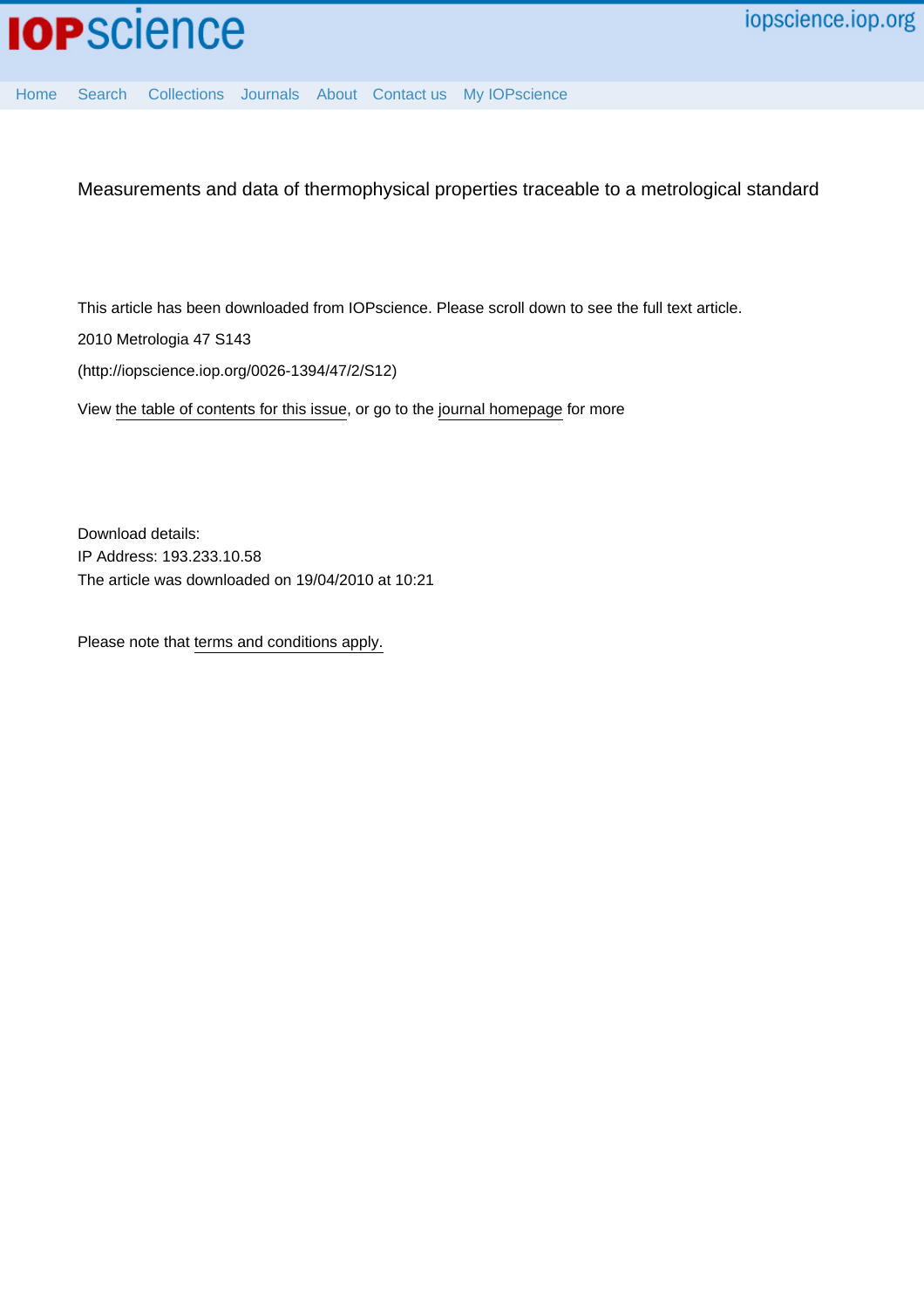# **Measurements and data of thermophysical properties traceable to a metrological standard**

# **Tetsuya Baba**

National Metrology Institute of Japan, National Institute of Advanced Industrial Science and Technology, Tsukuba Central 3, 1-1-1 Umezono, Tsukuba, Ibaraki 305-8563, Japan

Received 19 October 2009, in final form 22 December 2009 Published 8 March 2010 Online at [stacks.iop.org/Met/47/S143](http://stacks.iop.org/Met/47/S143)

# **Abstract**

In order to improve the performance of devices, components and systems, where heat is generated, transported, stored or converted to other types of energy, reliable thermal design and simulation are required using reliable thermophysical property data. In order to produce reliable thermophysical property data systematically and continually, the international and national standards of thermophysical properties must be established and the measurement methods should be evaluated and standardized, and the measuring instruments must be calibrated by reference materials traceable to the international or national standard.

Users search for and purchase a particular grade of material which satisfies the properties, performances and technical specifications required. In order to guarantee fair commerce and trade, values of thermophysical properties should be measured traceable to the national standard. Thus, the establishment of an international standard is required satisfying the global CIPM MRA under the metric convention, and then, the global and regional framework to examine calibration and measurement capability of national metrology institutes (NMIs). A domestic traceability system in each country should be established and the quality management system of the NMI and calibration laboratories should be constructed based on ISO 17025.

(Some figures in this article are in colour only in the electronic version)

# **1. Introduction**

An *ad hoc* Working Group (WG) on metrology applicable to the measurement of material properties was established in 2005 by the CIPM in order to include materials metrology in the formal international measurement structure under the Metre Convention [\[1\]](#page-12-0) following a proposal by the Versailles Project on Advanced Materials and Standards (VAMAS) G7 pre-normative organization. The Working Group on Materials Metrology (WGMM) agreed to scope its materials metrology activities as follows [\[2\]](#page-12-0).

Materials metrology covers the application of measurement knowledge to the determination of the intrinsic and procedural properties of materials, including compositional and micro-structural properties.

The establishment of WGMM may enable the extension of the Mutual Recognition Arrangement (MRA) of CIPM to material metrology [\[3\]](#page-12-0). The WGMM has recommended extending the work of the CIPM's Consultative Committees to include calibration and measurement capabilities (CMCs) for a number of important materials properties in the Key Comparison Database (KCDB) of BIPM [\[4\]](#page-12-0).

The present author was a member of the WG representing the National Metrology Institute of Japan (NMIJ) and served as the leader of Task Group 2 (TG2) for Thermophysical Properties (physical and chemical) in the WGMM. The author is also the chairman of the Working Group 9 (WG-9), thermophysical property, of the Consultative Committee for Thermometry (CCT). Accordingly, this report is based on the integration of the information created by TG2 of the WGMM, WG9 of the CCT and the thermophysical properties section of NMIJ.

Reliable values of thermophysical properties are particularly important for the reduction of global energy consumption, which is an urgent international issue [\[5\]](#page-12-0). It is expected that improvement of the insulation of buildings, houses, furnaces,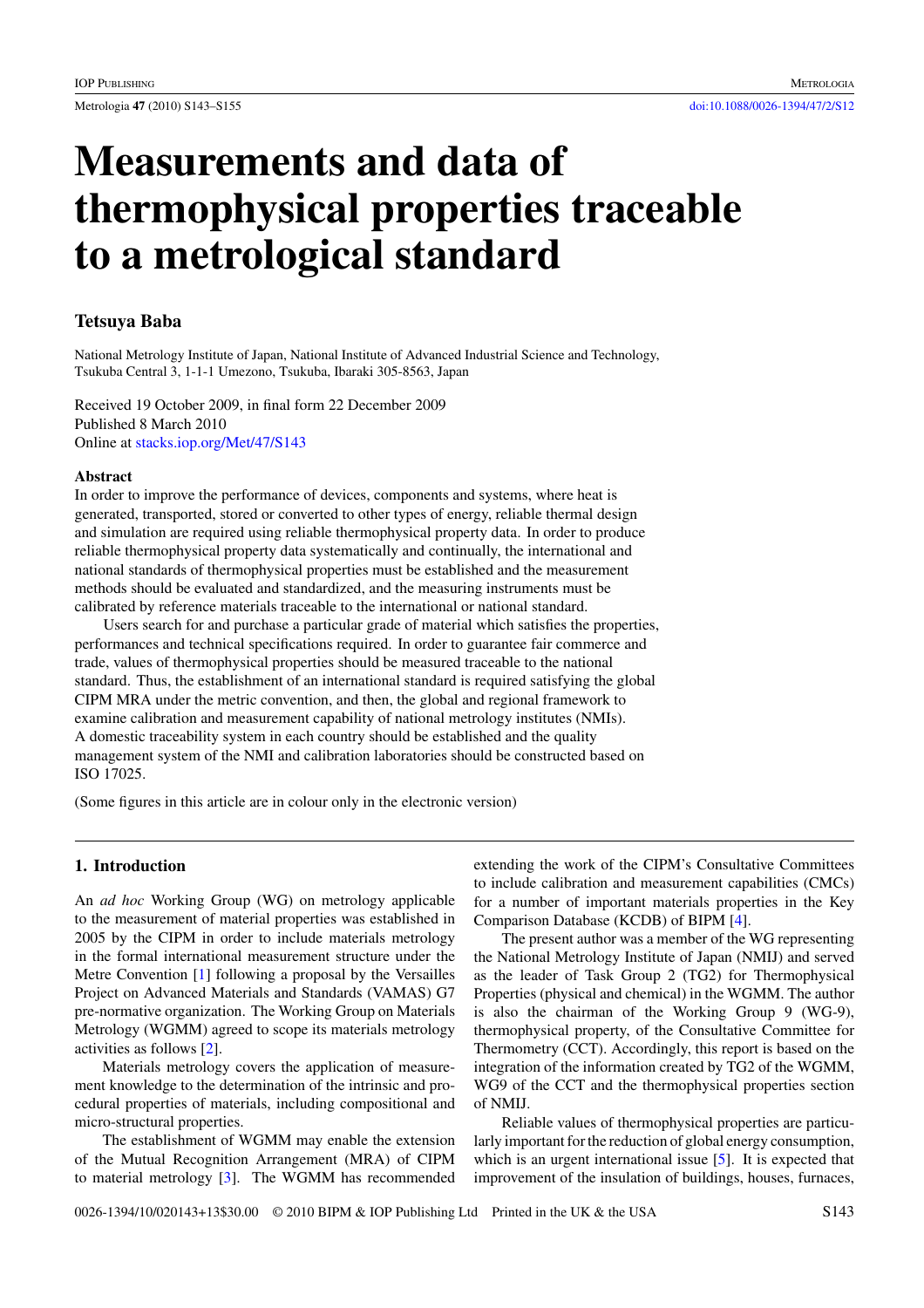kilns, boilers, refrigerators, pipelines and chemical plants will reduce the tremendous amount of heat losses in the world [\[6\]](#page-12-0). Thermal conductivity is a direct index of the performance of insulating materials. Fire resistance and non-toxicity of the material are of primary importance for this application. Degradation of insulation induced by precipitation of moisture or ageing should be predicted. Mechanical strength, density, heat capacity, cost and environmental load are indispensable information.

Efficient use of electric energy can reduce the emission of carbon dioxide [\[7\]](#page-12-0). One of the key technologies is power electronics to control high current for inverters, power transmission, hybrid cars, electric vehicles and electric trains [\[8\]](#page-12-0). High thermal conductivity heat spreaders are necessary to reduce overheating of power devices under high current operations. The thermal expansion of the heat spreader must not deviate from that of the device, which is made of silicon (or silicon dioxide, etc). The electrical resistivity or conductivity of the heat spreader is also important.

In order to develop advanced industrial technologies, such as highly integrated electric devices, optical disks, magneto-optical disks and thermoelectric devices, reliable thermophysical property values of thin films are important. In the ITRS (International Technology Roadmap for Semiconductors) 2006 Update 'Package Substrate Physical Properties (table 98) have been updated to incorporate additional parameters for thermal properties that are increasingly critical for higher temperature, smaller form factor packages' in the assembly and packaging parts. It is also mentioned that one of the difficult challenges  $\geq 32$  nm is 'Thermal-mechanical-electrical modeling for interconnections and packaging' in the modelling and simulation part and Difficult Challenges (table 122) have been updated as 'Model thermal-mechanical, thermodynamic and electronic properties of low *κ*, high *κ*, and conductors for efficient in-chip package layout and power management, and the impact of processing on these properties especially for interfaces and films under 1 micron dimension' in the modelling and simulation part [\[9\]](#page-12-0).

In optical recording storage media, a small area is heated by a laser beam and it is recorded by changing the state (magnetization, crystal phase or an amorphous phase) of the area. The thermal assist recording technology is under development for next-generation hard disks. Therefore, the control of a temperature change in recording media by pulse heating becomes a key technology [\[10\]](#page-12-0).

Thermal properties of such thin films do not agree with those of bulk materials of the same name/same composition. Consequently, it is necessary to measure these thin films*in situ* in the shape of circuit elements or recording media, or to measure thin film specimens which are synthesized to the same thickness by the same deposition method as the thin films in the device [\[11\]](#page-12-0).

In order to establish the national standard and traceability system to measure thermophysical properties of functional solid materials including thin films, a national project 'Development of measurement technology of thermophysical properties and reference materials for functional materials' was conducted in Japan from 1997 to 2002 for a fiveyear term involving more than ten participating laboratories

and universities [\[12\]](#page-12-0). The approach and effort of the project have been continued and evolved for developing primary methods for measuring thermophysical properties, developing and supplying reference materials and reference data for industrial and academic communities, developing new measurement methods applicable to advanced materials, standardizing methods for evaluating the uncertainty in practical measurement methods, producing property data for selected technologically important materials and developing a prototype network database system.

# **2. Thermophysical property measurement as material metrology**

# *2.1. Scope*

Since the WGMM is focused mainly on solid materials, liquids and gases (e.g. water, oils, lubricants) were agreed to be out of the scope of the report of the WGMM. Consequently, they are not discussed in this report either although thermophysical properties of liquids and gases are as important as the study of thermophysical properties of solids and there are comprehensive needs for liquid and gas properties from industry, trade, commerce, regulation and science. However, materials in their molten state, such as for example a metal, semiconductor, glass or polymer melts, are included in the report.

# *2.2. Uncertainty in measurement and non-uniformity of material*

Concept, definition and evaluation procedure of 'uncertainty in measurement' are clearly stated in the '*Guide to the Expression of Uncertainty in Measurement, GUM*' [\[13\]](#page-12-0). If measurements are made for only one specimen, variation of the measured property values can be entirely attributed to the uncertainty in measurement. However, in most cases, measurements of material properties are made to give some representative values to a set of materials, such as a lot or a grade. In some cases, the property of a local area on the specimen is measured instead of an integrated property over the specimen, such as mass. In these cases, the measured values scatter not only by reproducibility of the measurements, but also through nonuniformity of the material. In the process of evaluation of the reference value for a reference material for metrology, the evaluated non-uniformity and instability of the material are eventually merged into the uncertainty of the reference value of the reference material since reference materials are used as measures for metrological traceability.

In contrast, evaluation of non-uniformity and instability of the materials over a lot or a grade is primarily important for materials of practical use in order to be used for a guaranteed value for safety and regulation, quality control of the material, quantitative design or simulation using property values of material, specification for commerce and trade [\[14](#page-12-0)[–17\]](#page-13-0), and basic data for environmental load and energy saving. Therefore, uncertainty in measurement and non-uniformity of material should be separated as key information of material metrology as shown in figure [1.](#page-3-0)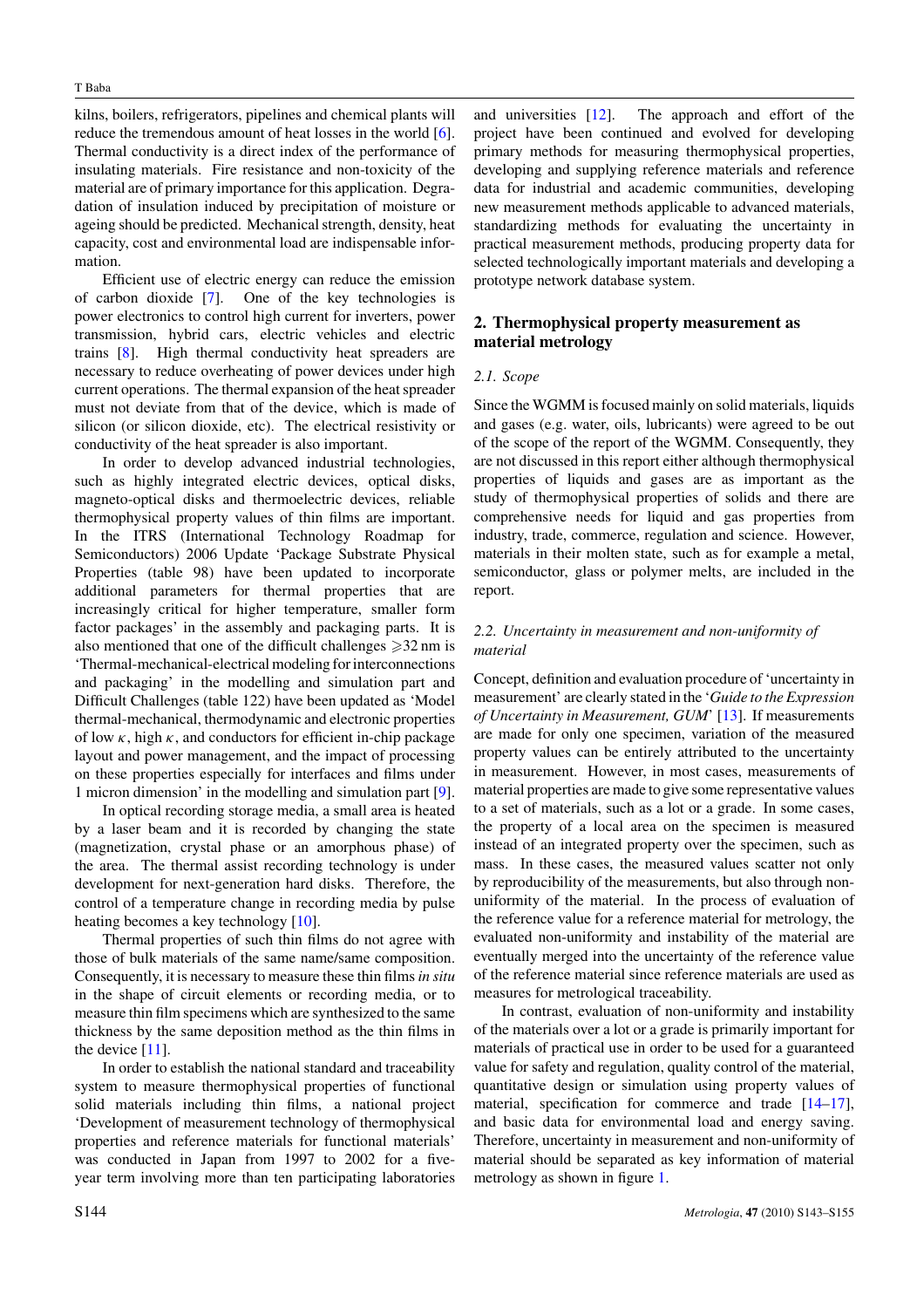<span id="page-3-0"></span>

**Figure 1.** Measurement uncertainty and non-uniformity of material.



**Figure 2.** Distribution of measured property value for inherent property and procedural property.

#### *2.3. Inherent properties and procedural properties*

It is mentioned in the report 'Data Evaluation Theory and Practice for Material Properties' by Dr Munro of NIST that measurands of materials metrology can be classified into two categories, measurable quantities and procedural quantities [\[18\]](#page-13-0). And two terms have been introduced to distinguish the material properties that belong to the two categories. Micro-structures of materials are considered as a special class of measurable quantities.

*Inherent material property*: a material property that is a measurable quantity.

*Procedural material property*: a material property that is a procedural quantity.

This classification has been succeeded by the *ad hoc* WGMM of CIPM [\[2\]](#page-12-0). Figure 2 shows the distribution of measured property values for inherent property and procedural property, respectively. In the case of inherent property, the measured values of the same property of the same specimen (or specimens which are guaranteed to have the same property value) by different procedures are expected to distribute around the peak located at the same position although the width of the distribution might be different. In the case of procedural property, not only the width but also the peak position of the distribution changes depend on the procedure.

In this paper, the inherent thermophysical properties such as thermal conductivity, specific heat capacity, thermal diffusivity, emissivity, thermal expansion coefficient and density are mainly discussed. Among the procedural thermophysical properties glass transition temperature will be mentioned briefly.

# *2.4. Consistency of inherent thermophysical properties obtained by different measurement methods*

Since thermal conductivity, specific heat capacity, thermal diffusivity and density are inherent thermophysical properties, the thermal conductivity value directly measured by a steady state method should agree with the value calculated as the product of thermal diffusivity, specific heat capacity and density as shown in the following equation (1):

$$
\lambda = \alpha c \rho. \tag{1}
$$

This kind of consistency was investigated in a research project to produce a reference material with certified thermal conductivity  $(\lambda)$  and diffusivity  $(\alpha)$ , funded by the European Community under the 'Competitive and Sustainable Growth' programme ('HTCRM—High Temperature Certified Reference Material', contract SMT4-CT98-2211 [\[19\]](#page-13-0)).

The thermal diffusivity was measured using the laser flash and xenon lamp methods. The thermal conductivity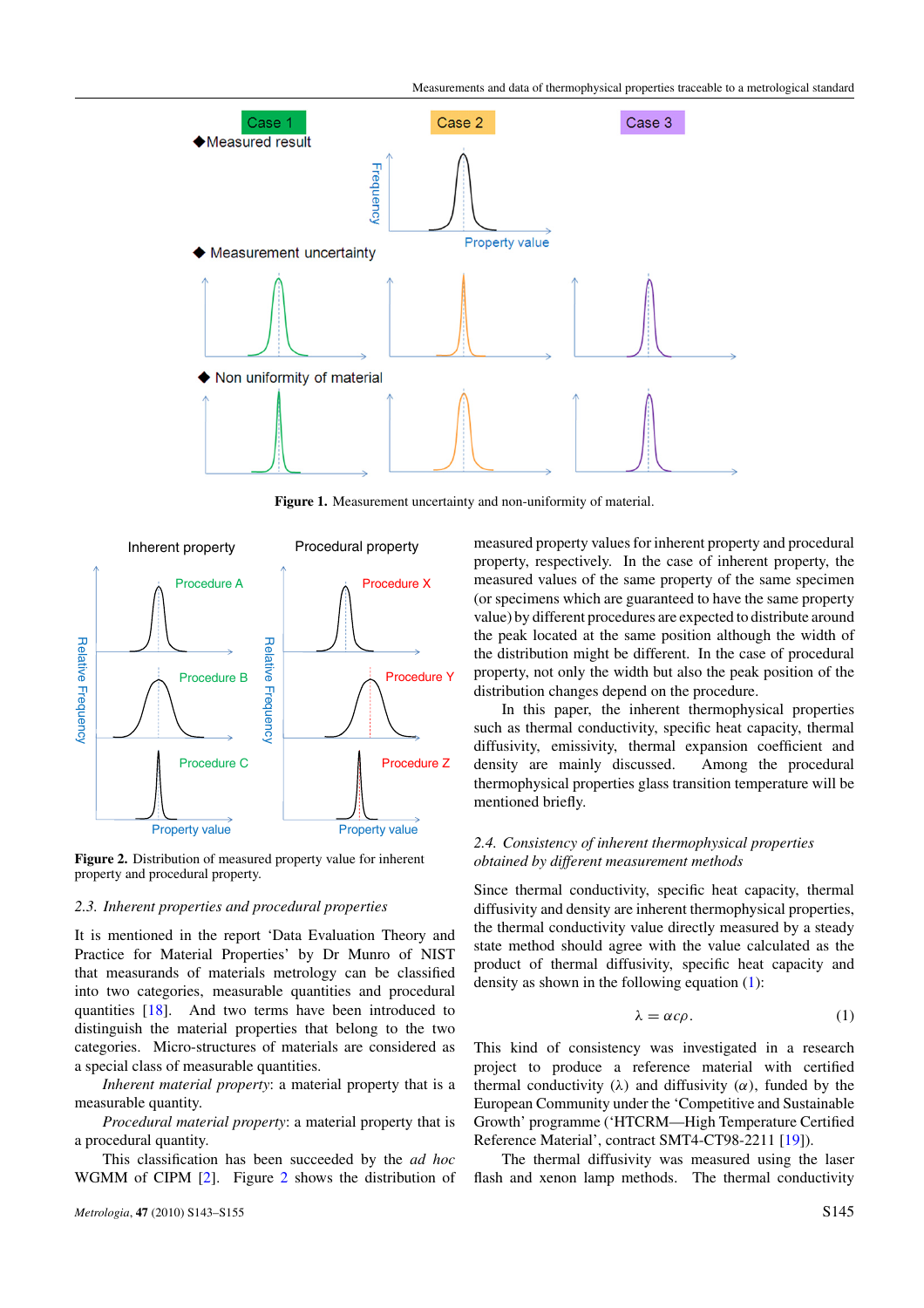<span id="page-4-0"></span>was measured using a guarded hot plate apparatus and the hot-wire/hot-strip methods. The heat capacity was measured at 273 K, 298 K and 373 K, with the modulated temperature differential scanning calorimetric method. The material is claimed by the manufacturer to have zero porosity. The dependence of density on temperature was calculated using the density measured at room temperature and the linear thermal expansion measured from room temperature to 1273 K.

Consistency between the directly measured thermal conductivity value and the value calculated from other properties including thermal diffusivity and specific heat capacity was investigated and it was confirmed that both values agree with each other considering the uncertainty of both values.

A glass–ceramic reference material BCR-724 with certified thermal conductivity (*λ)* and diffusivity (*α)* was established and supplied by the European Commission Joint Research Centre Institute for Reference Materials and Measurements (IRMM) as the accomplishment of this joint project.

#### *2.5. Non-uniformity of material*

Each thermophysical property measurement is performed for a specific specimen. If a series of measurements is made for a set of specimens randomly sampled from a specified lot based on statistics, a set of statistical information about the thermophysical property of the lot including the mean value and the standard deviation of scattering of the thermophysical property value originated by non-uniformity of the lot is obtained. It should be noted that both non-uniformity in the lot and uncertainty of the measurements cause scattering of the measured thermophysical property values. An ANOVA analysis of variance is necessary to derive the non-uniformity of the material separating the measurement uncertainty from the measured scattering as shown in figure [1.](#page-3-0)

Material producers control and specify the process for a grade of material and supply the material to users with the grade name. Examples of grade names are Corning Pyrex® 7740, Toray TORACA® T300 carbon fibre, etc. Manufacturers usually release data sheets corresponding to the grade for their products. If the material is produced according to a special order from the customer, properties will be given to the lot delivered to the customer.

As mentioned above, it is not difficult to obtain information for the specified lot from which sampling of specimens for measurements can be made by routine operation of realistic cost and time based on statistics as shown in figure 3. It is much more difficult to obtain information for scattering of material properties under a specified process corresponding to the grade name since complete sampling cannot be made from all production by the specified process which has been and will be operated for a long time including the future.

However, it is important to point out that the mean value is not enough for material properties when the property varies in the lot because of non-uniformity or under the specified production process which varies or fluctuates over a long time of operation. Therefore, standard deviation representing



**Figure 3.** Evaluation process of material property from the measured data for specimens to lot and grade materials.

non-uniformity of thermophysical properties over the lot or the grade is expected to be presented. Stability or drift of the thermal property should be considered as indispensable information.

Since the ISO Guide 34 series presents procedures to evaluate uniformity and stability of reference materials, uniformity and stability of a lot or a grade of material can be evaluated by referring to the Guide 34 as a precedent example [\[20\]](#page-13-0).

Mechanical strength, electrical conductivity or resistivity, melting temperature, glass transition temperature and degradation temperature in possible environments are also key information.

Cost, limitation of resource, corrosiveness, toxicity, environmental load and machinability are also universally requested information.

# **3. Present effort for traceable thermophysical property measurements**

#### *3.1. Task group for thermophysical properties (physical and chemical) in WGMM*

At the first meeting of the *ad hoc* WG in CIPM, task groups (TGs) were established related to five material property areas: mechanical, thermophysical (phys–chem), composition and micro-structural, functional and electrochemical. The members of the TGs were Tetsuya Baba (Leader), NMIJ (Japan), Wolfgang Buck, PTB (Germany), and Philippe Charlet, LNE (France) [\[21\]](#page-13-0).

The conclusions from TG2 are as follows:

- There were extensive needs for metrology of thermophysical properties from science, industry, energy conservation, safety and trade.
- Thermophysical properties are inherent and represented by SI-traceable derived units.
- Temperature dependence of a thermophysical property is essential information.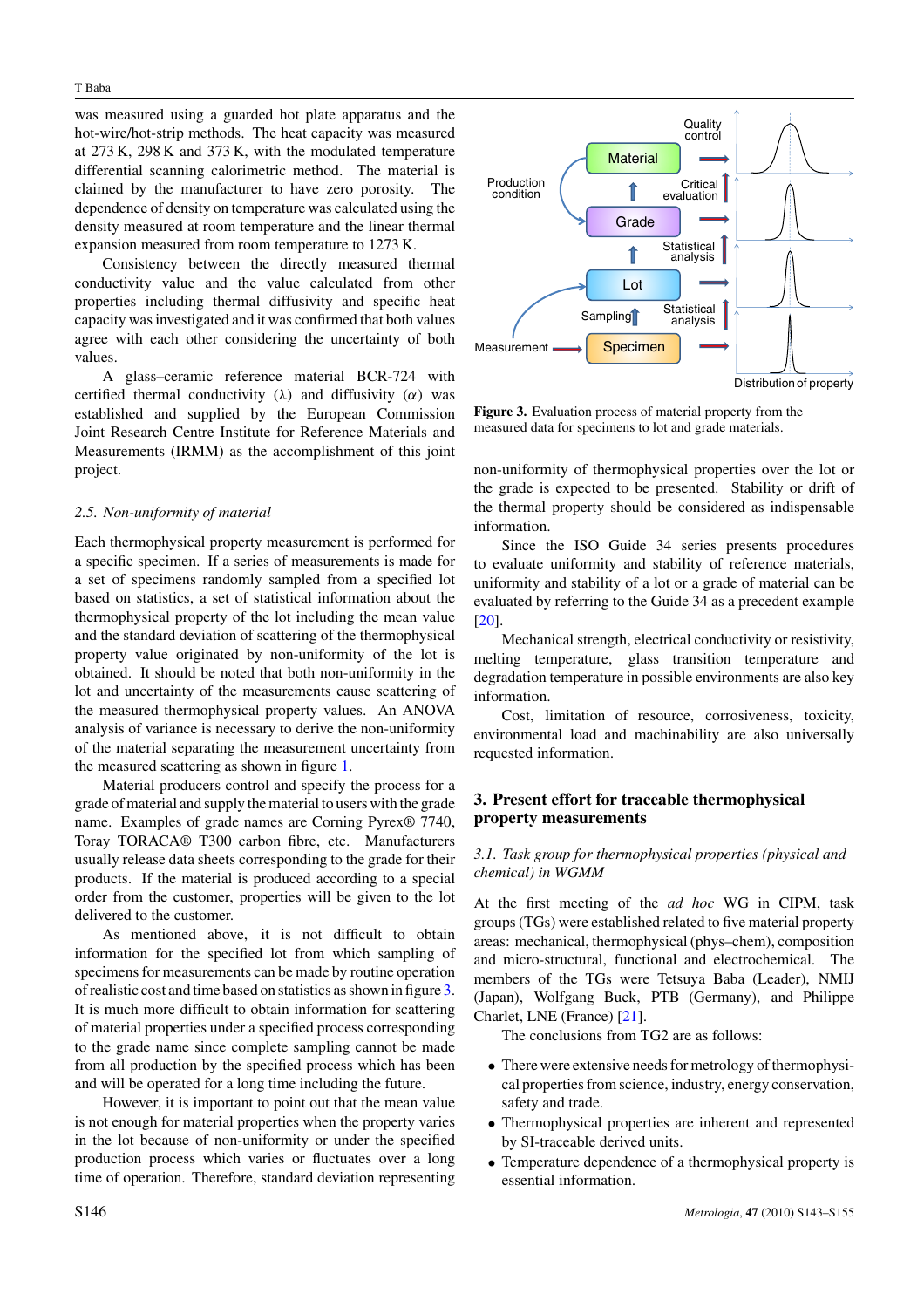*3.3. Specific heat capacity*

- Thermophysical properties are covered by CCT WG9 'Thermophysical properties'.
- Thermophysical properties can be a good area of collaboration between an existing CC and material metrology activity in areas such as reference materials, thermophysical properties for design and for advanced materials, such as nanomaterials.

The recommendation of the *ad hoc* WG of material property is as follows [\[22\]](#page-13-0):

The WG recommends that CC WGs should be established to stimulate comparisons, establish measurement capabilities in NMIs and identify suitable certified reference materials with known uncertainties.

The WG recommends that materials WGs established by CCs should encourage participation of all important stakeholders, including ISO/IEC, ILAC and VAMAS.

# *3.2. WG-9 of the CCT*

In order to establish an international standard for thermophysical property measurements, WG-9 was founded under CCT from 2002. John Redgrove of the National Physical Laboratory, UK, served as the chairman until 2005. Tetsuya Baba of the National Metrology Institute of Japan succeeded to the chairmanship at the 23rd meeting of the CCT, June 2005. The present member NMIs of WG-9 are CENAM, Mexico; INRIM, Italy; KRISS, Korea; LNE, France; NIM, China; NIST, USA; NMIJ, Japan; NPL, UK; PTB, Germany; VNIIM, Russia.

The terms of reference of WG-9 were revised at the 24th meeting of the CCT, May 2008, according to the recommendation to CCs stated in the report of the CIPM *ad hoc* WGMM as follows:

To advise the CCT on matters related to thermophysical properties, to assess the need for key comparisons in this field, and to develop and maintain an effective liaison with the international materials science community, including the Versailles Project on Advanced Materials and Standards (VAMAS).

WG-9 is tasked with continuing the production of a document on uncertainty, and with identifying and undertaking suitable pilot studies to establish the state of measurement and maturity of the field.

Three pilot studies for limited comparison in the following three fields have been carried out from 2006 and are now in the final stage.

(1) Thermal conductivity of insulating materials

| Temperature range | $0^{\circ}$ C to $100^{\circ}$ C                   |
|-------------------|----------------------------------------------------|
|                   | Measurement technique the guarded hot plate method |
| Pilot institute   | LNE, France                                        |

(2) Thermal diffusivity of dense materials

| Temperature range     | RT to $1000^{\circ}$ C |
|-----------------------|------------------------|
| Measurement technique | the laser flash method |
| Pilot institute       | NMIJ, Japan            |

(3) Normal spectral emissivity of solids

| Pilot institute | NIST, USA                |
|-----------------|--------------------------|
|                 | (succeeded from NPL, UK) |

*Metrologia*, **47** (2010) S143–S155 S147

The TG2 reported that  $C_p$  of heat exchanger fluids is necessary for determining the efficiency of thermal engines and of building materials for fire protection. An uncertainty of 5% is often sufficient. Accredited testing laboratories for  $C_p$  testing need traceability [\[23\]](#page-13-0).

Thermodynamic properties such as specific heat capacity and enthalpy of fusion have been studied mainly by the academic community of chemical research related to the International Union of Pure and Applied Chemistry (IUPAC) [\[24\]](#page-13-0), the International Confederation for Thermal Analysis and Calorimetry (ICTAC) and the International Association of Chemical Thermodynamics (IACT). Since a huge accumulation of careful measurements and critical evaluation has been achieved, it is expected to declare CMC of these properties by collaboration with CCT under CIPM-MRA [\[3\]](#page-12-0).

#### *3.4. Thermal expansion coefficient*

The TG2 reported that supply of certified reference materials is usually the traceability route for thermal expansion (suppliers—NMIJ (Japan), NIST (USA), PTB (Germany)). Uncertainty budgets have been developed for these measurements by NMIJ, Japan [\[23\]](#page-13-0).

A supplementary comparison on the thermal expansion coefficient of gauge blocks was performed in 2004–2006 [\[25\]](#page-13-0). The comparison was carried out by members in the Discussion Group (DG8): Thermal expansion of Working Group on Dimensional Metrology (WGDM) in the Consultative Committee for Length (CCL). The four gauge blocks, which were three ceramic blocks and one steel block, were calibrated by seven organizations in turn. Most reported results corresponded with each other within their expanded uncertainties  $(k = 2)$ .

Five countries have declared CMC of thermal expansion coefficient registered on appendix C of the KCDB of BIPM [\[5\]](#page-12-0).

#### *3.5. Thermal conductivity*

The TG2 reported that traceability is well established for low conductivities, where reference materials exist. For medium to high conductivities, a demand for reference materials was identified, but few are available on the market. A need is especially expressed for the characterization of ceramics and new polymers. Manufacturers of instruments also require reference materials for the calibration of their instruments. For classic materials, no specific problem of metrological traceability was identified. Reference methods exist (available at NMIs), but a lack of reference materials was observed. Nevertheless, for new materials linked to micro- and nanoscale a real traceability problem has been identified. Emergent sectors (electronic and bio) have expressed their needs for conductivity measurements [\[23\]](#page-13-0).

The standard method for thermal conductivity measurements for a low thermal conductivity material is the guarded hot plate method. The guarded hot plate method is simply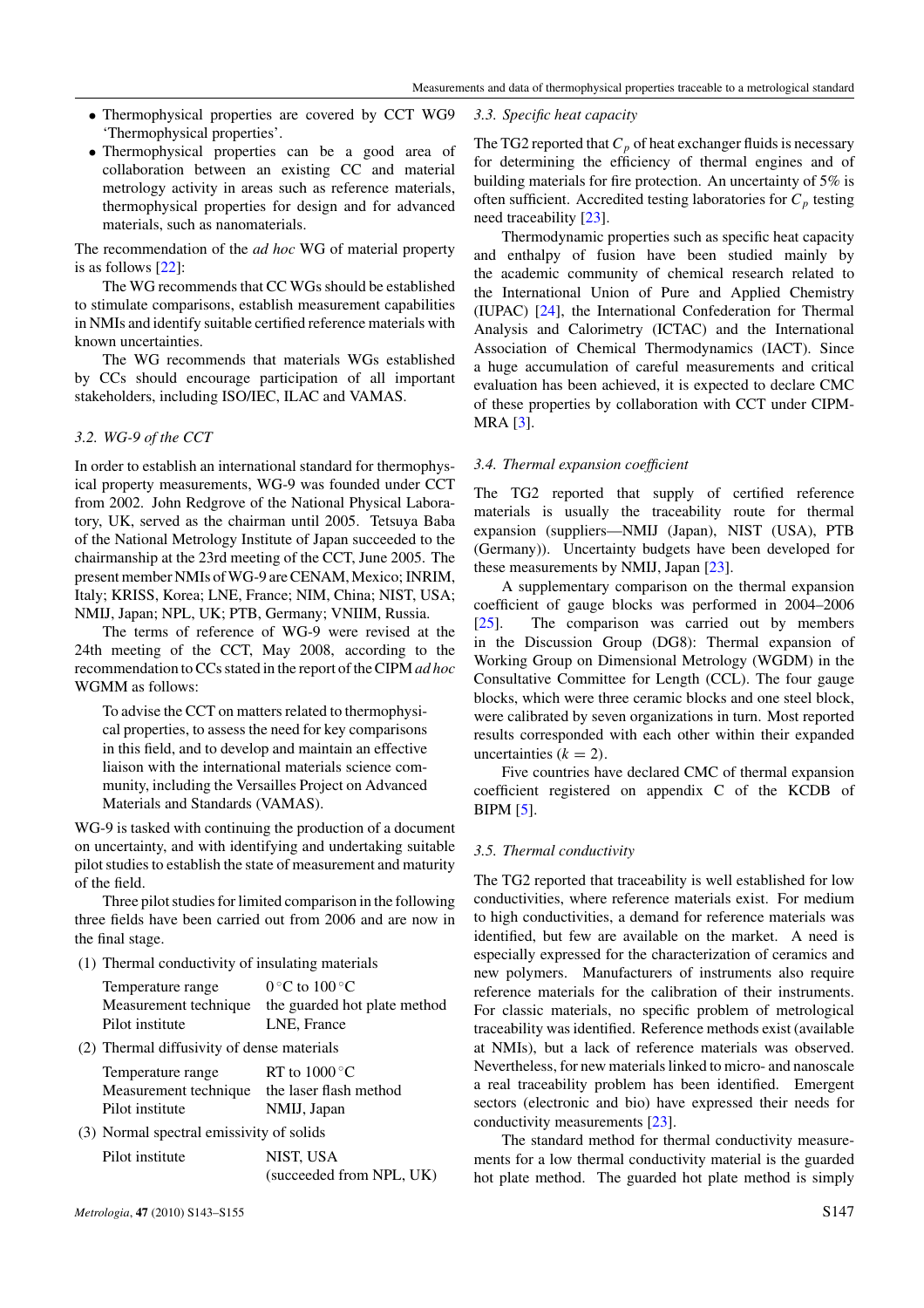<span id="page-6-0"></span>

**Figure 4.** Basic configuration of the light pulse heating method for thermal diffusivity measurements.

based on the definition of thermal conductivity. A definite amount of heat is generated by an electric heater uniformly over a fixed area.

Many NMIs have been engaged in the establishment of a thermal conductivity standard of insulating materials by the guarded hot plate method. The thermal conductivity standard is maintained by organizations other than an NMI in several countries. International round robin measurements have been organized several times in order to investigate consistency among countries [\[26\]](#page-13-0).

Round robin measurements of thermal conductivity of insulating materials by the guarded hot plate method organized by WG9/CCT are in progress.

#### *3.6. Thermal diffusivity*

The TG2 reported that basic information for thermal design (e.g. production control in metallurgy and ceramic industries) depends on reliable diffusivity data, and accredited testing laboratories for thermal diffusivity measurements need traceability [\[23\]](#page-13-0).

Since heat capacity measurements by adiabatic calorimetry and thermal conductivity measurements by the steady state method are both direct realizations of the definition, variations of their design such as heating methods and geometrical configuration are limited. In contrast, transient measurement methods of thermal diffusivity are more flexible and there are varieties of design with options of specimen size, shape, geometrical configuration of heating and temperature detection. An electrical heater or light of pulse-wise, step-wise or sinusoidal modulation can be used to heat the specimen. These transient heating methods can be an absolute measurement method or a relative measurement method and for each method it must be explained how the method can determine the corresponding thermophysical property value based on the definition.

The basic and simplest method for thermal diffusivity is the pulsed light heating method represented by 'the laser flash method' where the front face of a planar specimen kept at constant temperature is uniformly light-pulse-heated as shown in figure 4 [\[27\]](#page-13-0). Heat diffuses one-dimensionally from the front face of the heated specimen to the rear face, and eventually the temperature of the entire specimen becomes uniform as shown in figure 5. Because the rate of temperature change of the



**Figure 5.** Chronological change in temperature distribution inside the specimen after impulse heating to the surface.



**Figure 6.** Temperature response at the rear face of the specimen after impulse heating to the front face.

specimen's rear face is proportional to its thermal diffusivity and inversely proportional to the square of its thickness, thermal diffusivity can be calculated from the thickness of the specimen and the heat diffusion time as shown in figure 6.

The following conditions are assumed to be ideal:

- (1) The duration of the laser pulse is negligible compared with the heat diffusion time.
- (2) The specimen is adiabatic to the environment.
- (3) The specimen front face is heated uniformly.
- (4) The temperature change of the specimen's rear face is measured precisely.
- (5) The specimen is dense, uniform and opaque.
- (6) The change in thermal diffusivity following a rise in temperature of the specimen after pulse heating is negligible.

Under the assumptions mentioned above, when the front face of a plate of thermal diffusivity  $\alpha$ , specific heat capacity  $c$ ,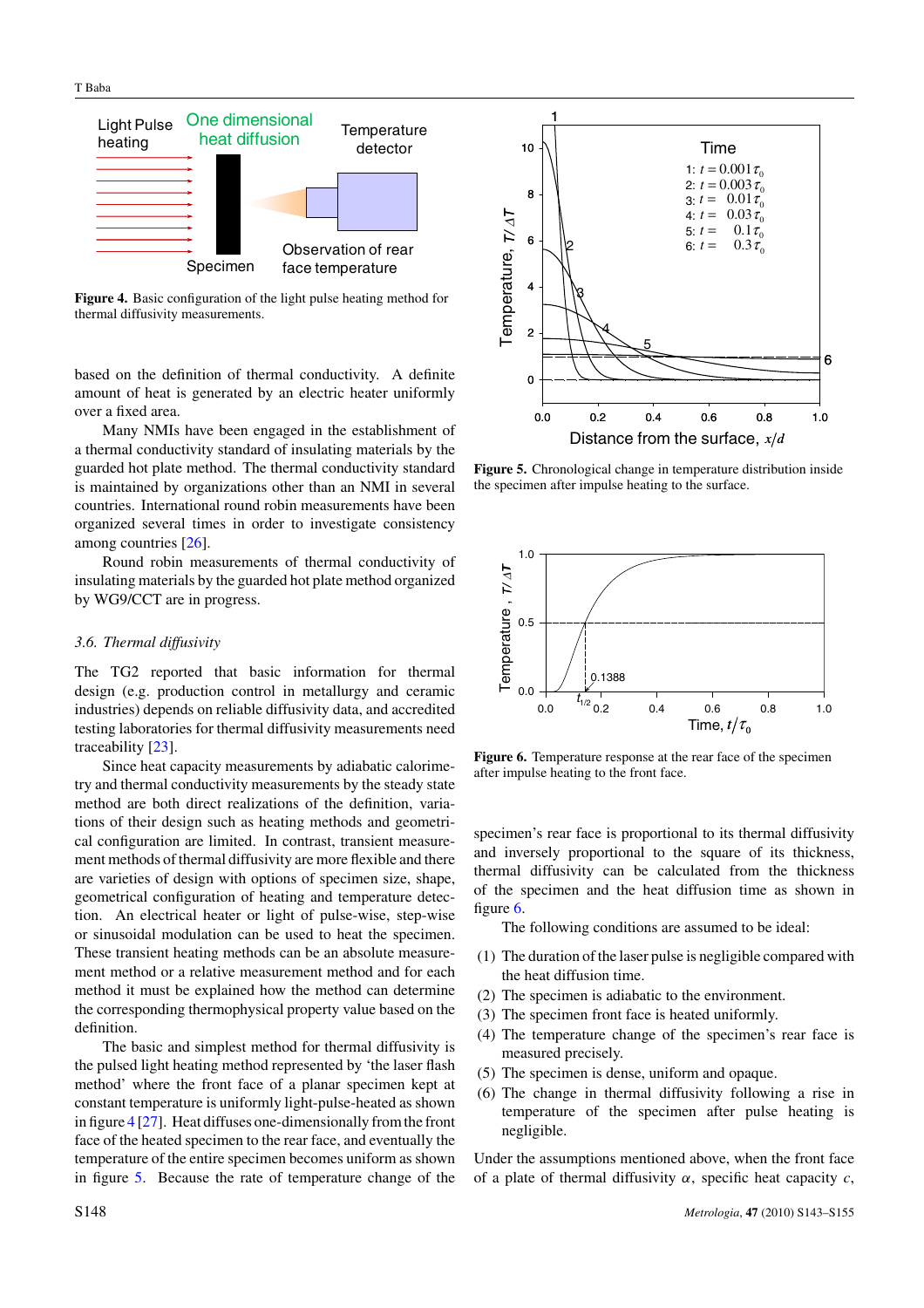

**Figure 7.** Block diagram of an ultrafast laser flash system for measuring thin film thermophysical properties by picosecond pulsed laser heating.

density *ρ* and thickness *d* is light-pulse-heated at a uniform energy density, the temperature change of the specimen's rear face is expressed as

$$
T(t) = \Delta T \cdot \left\{ 1 + 2 \sum_{n=1}^{\infty} (-1)^n \exp\left[ - (n\pi)^2 \frac{t}{\tau} \right] \right\}, \quad (2)
$$

where  $\Delta T = Q/C$ , Q is the total energy absorbed by the specimen, *C* is the heat capacity of the specimen and  $\tau = d^2/\alpha$ is the characteristic time for heat diffusion across the specimen. A graph of equation (2) is shown in figure [6.](#page-6-0)

When 0.1388 of the characteristic time for heat diffusion across the specimen has passed after pulse heating, the specimen's rear face temperature reaches half of the maximum temperature rise. This time is called the half rise time,  $t_{1/2}$ . The characteristic time is determined by fitting a theoretical curve to the rear face transient temperature curve, and the thermal diffusivity is calculated [\[28\]](#page-13-0). The conventional standard data analysis algorithm is the half-time method, where thermal diffusivity is calculated as [\[2\]](#page-12-0)

$$
\alpha = 0.1388d^2/t_{1/2}.\tag{3}
$$

Geometrical configuration of the laser flash method can be evolved to measure thermal diffusivity values across thin films if the heating light pulse is of shorter pulse duration and rear face temperature is observed with a much faster temperature detector [\[29\]](#page-13-0). Fast light pulse heating thermoreflectance methods by picosecond pulse heating and by nanosecond pulse heating have been developed to measure thin films synthesized on transparent substrates as shown in figure 7 [\[30\]](#page-13-0). These high-speed pulsed light heating thermoreflectance methods observe heat diffusion across a well-defined length of the specimen thickness under one-dimensional heat flow. Since the geometry is very simple, thermal diffusivity can be determined reliably with uncertainty evaluation based on GUM [\[13\]](#page-12-0).

Upon the establishment of the regular laser flash method and the ultrafast laser flash methods (the picosecond

and nanosecond thermoreflectance methods), the thermal diffusivity of materials ranging from thin films of several tens of nanometres thickness to bulk specimens of several tens of millimetres thickness can be measured by the light pulse heating methods using the same configuration of onedimensional heat diffusion after impulse heating as shown in figure [8.](#page-8-0)

The ultrafast laser flash method can be widely used if commercial instruments are available. The reliability of the measurements can be checked by the reference materials of thermal diffusivity traceable to the national standard and/or the international standard.

NMIJ/AIST established the national standard in Japan of the laser flash method in 2002 [\[31\]](#page-13-0). Uncertainty of thermal diffusivity standard by the laser flash method was evaluated based on the '*Guide to the Expression of Uncertainty in Measurement, GUM*' and a quality system corresponding to ISO 17025 was constructed [\[32\]](#page-13-0). Now, evaluation of homogeneity and stability of high density isotropic graphite is in progress. The standard value of thermal diffusivity of graphite is to be determined with uncertainty evaluation based on GUM and it has been supplied as a reference material from 2006.

NMIJ/AIST is also developing the standard of thin film thermophysical property by the ultrafast laser flash method under the same scheme. The national standards for picosecond and nanosecond thermoreflectance methods were established in 2005 and 2008, respectively. Thin film reference material is under development and to be supplied for the nanosecond thermoreflectance method.

#### *3.7. Glass transition temperature*

The TG2 reported that measurement of the glass transition temperature, which is an important method for checking the cure state of reinforced plastics, especially high performance polymer matrix composites, is measured by changes in many other properties such as dielectric, thermal expansion, stiffness and acoustics (ultrasonics), as a function of temperature. Comparability, as well as traceability to SI, of the different methods is of concern to industry and needs attention. There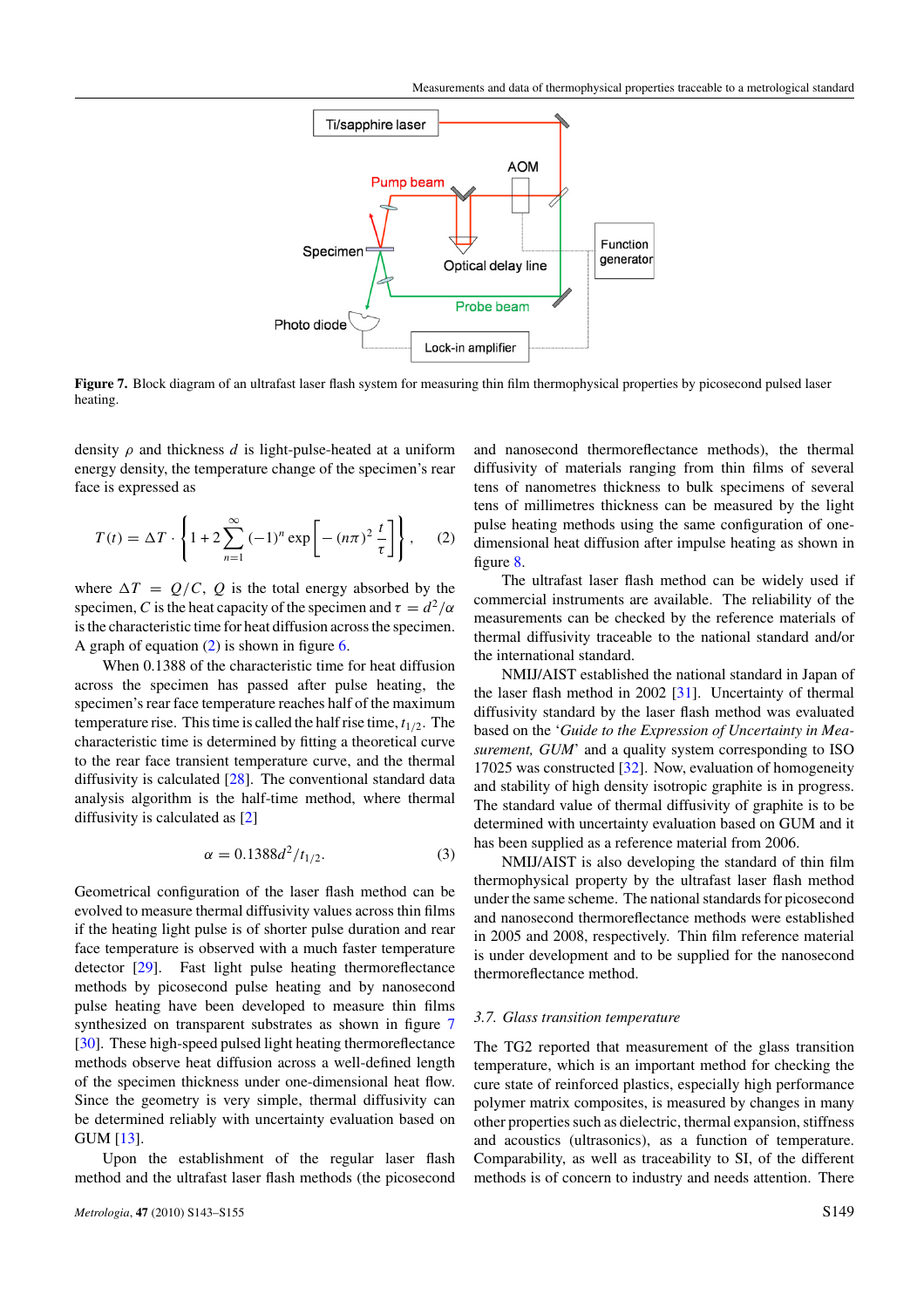<span id="page-8-0"></span>

**Figure 8.** Observable heat diffusion time and observable thickness of the specimen covered with four types of light pulse heating methods with a thermal diffusivity of  $10^{-5}$  m<sup>2</sup> s<sup>-1</sup>.

is a need to show that all these alternative methods measure the same glass transition temperature and a pilot study should be proposed. Improved traceability and calibration of temperature, in particular, length and force should be included [\[23\]](#page-13-0).

# **4. Global metrology system for thermophysical properties**

#### *4.1. Measurement standards of thermophysical properties*

It is well known that measurement standards have been prepared for material metrology of mechanical properties by the International Organization for Standardization (ISO), regional and national standardization organizations (CEN, ASTM, JIS, etc). There are also many international, regional and national measurement standards for thermophysical properties. The remarkable difference between mechanical properties and thermophysical properties is that the typical and major thermophysical properties, such as thermal conductivity, specific heat capacity and thermal expansion coefficient, are inherent whereas the typical and measurable mechanical properties, such as yield strength, fracture toughness, hardness and creep rate, are procedural.

Conventionally, these measurement standards required neither traceability to the national or international standard nor evaluation of uncertainty in measurement. Recently, when Japanese industrial standard (JIS) 'Measurement methods of thermal diffusivity, specific heat capacity, and thermal conductivity for fine ceramics by flash method' was harmonized to ISO 18755:2005 [\[33\]](#page-13-0), the procedures to establish traceability to SI standard by calibrating instruments by thermal diffusivity reference materials and to evaluate uncertainty based on the GUM have been described in the revised version.

Thus, in order to establish an internationally harmonized metrology system as shown in figure [9,](#page-9-0) the following subjects should be achieved.

The first step for a measurement standard is the following:

- Establish the national metrological standard and build and operate a quality management system according to ISO 17025 in each country.
- Organize or participate in the key comparison or supplementary comparison of the property.
- Get accreditation for the quality management system.
- Registration of CMCs [\[3\]](#page-12-0) of member countries or economies to the KCDB of BIPM [\[4\]](#page-12-0)

The second step is required for the production of certified reference materials:

• Development of reference materials according to ISO Guide 34 and determination of the reference value and uncertainty of the thermophysical property based on the registered CMC.

The third step is specially required for material metrology where measurement standards have been popularly used but SI traceability of the standards has not been established yet:

• The measurement standard should be revised to state the procedures to calibrate the instrument by SI-traceable reference material and to evaluate uncertainty of the measurement.

In some cases, there is no measurement standard available for thermophysical property measurement for materials, such as thermal barrier coatings. Further, it is important to collaborate with VAMAS based on the Memorandum of Understanding (MOU) on Cooperation to identify key metrological traceability issues affecting the comparability and accuracy of the measurement of material properties between the BIPM and VAMAS signed in 2008 [\[34\]](#page-13-0).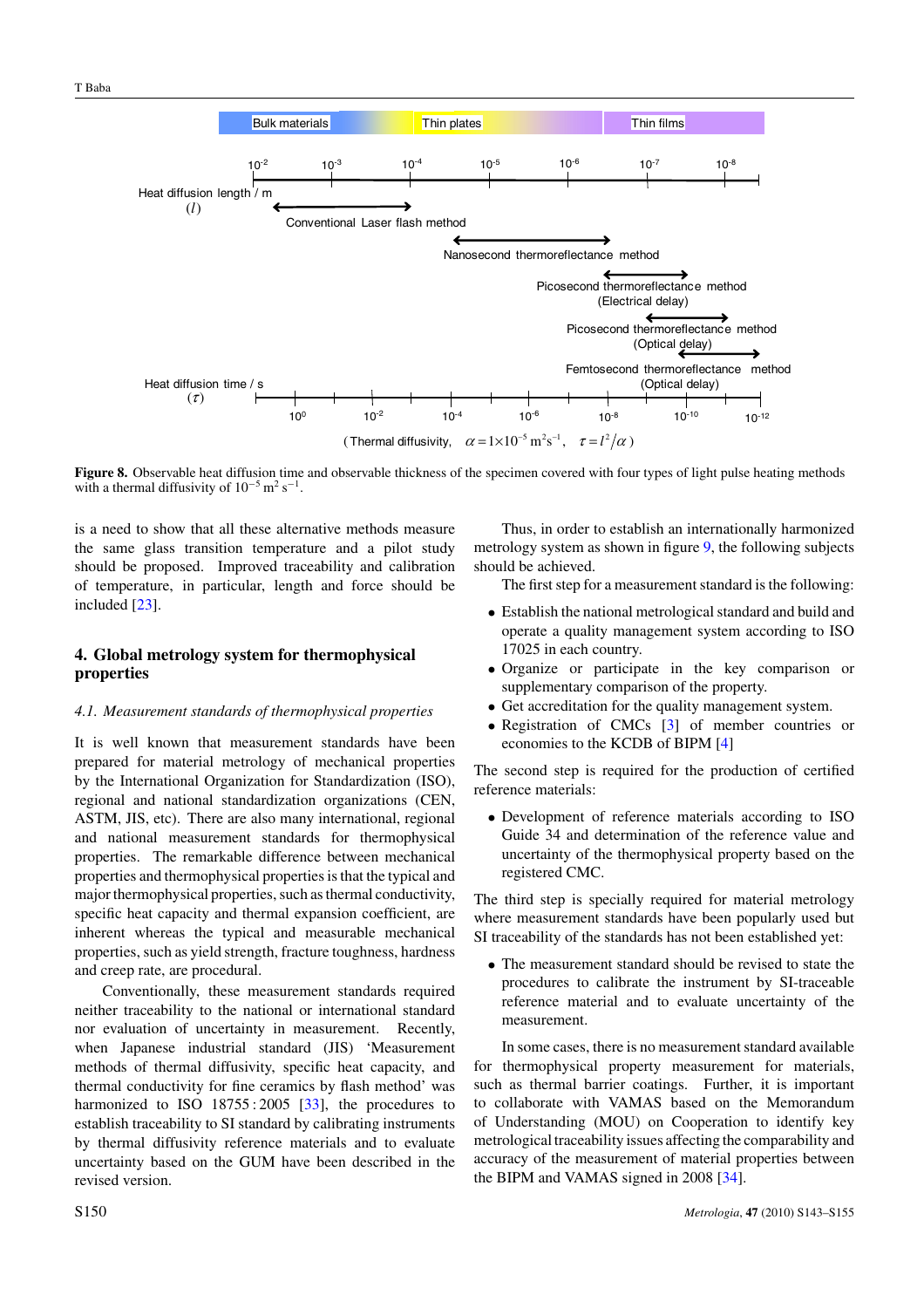<span id="page-9-0"></span>

**Figure 9.** The global system of the international and national standards and traceability system of the thermophysical property measurements in order to accelerate production efficiency of the reliable thermophysical property data.

Many researchers have contributed to the production of reliable thermophysical property data for a long time. Many careful measurements for a variety of materials have been made according to contemporary needs. There have been efforts to present recommended values for basic materials and important materials from the viewpoint of application. Unfortunately, most of these efforts were completed before the concept of uncertainty and SI traceability was established.

Once an international standard of thermophysical properties is established within the framework of CIPM MRA, it can be the hub of all previous efforts and a global metrology system to produce universally reliable data with uncertainty traceable to the international standard can be created.

# *4.2. Complementary role of measurements and data for thermophysical properties*

If the temperature of a solid material is measured, the measured temperature value is just for this body at the measured time. On the other hand, the same thermal conductivity is expected for the same solid material under the same temperature, pressure and environment where it is not degraded even if the measurement is made at different times.

Since the thermophysical property of each specimen is measured, data obtained by individual measurements are assigned to the specimen. After a series of measurements is completed for a set of specimens of the same material and ANOVA analysis to separate measurement uncertainty from the non-uniformity, the representative value and the nonuniformity of the thermophysical property can be assigned to the lot.

Uniformity of a grade of material is controlled by the process of the material producers and it is expected that a thermophysical property of the material set of the specified grade follows a predictable distribution. As mentioned in section [2.5,](#page-4-0) it is not easy to obtain information for scattering of material properties under a specified process corresponding to the grade name since complete sampling is impossible for all materials which have been produced by the specified process for a long time and will be produced in the future. It is important to develop a universal procedure to evaluate uniformity and stability of a grade of material referring to the Guide 34 which has been successful in evaluating reference materials as a precedent example [\[20\]](#page-13-0).

#### *4.3. Thermophysical property database*

These thermophysical property data of materials can be widely and repeatedly accessible by data users across the world if they are stored in the database open to the internet.

Until now, many thermophysical databases have been developed and there are a few prominent databases which are worthy of special mention not only in the field of thermophysical property research but also in data science, such as the thermophysical property data developed by the Center for Information and Numerical Data Analysis and Synthesis (CINDAS) at Purdue University [\[35\]](#page-13-0) compiled from the wellknown TPRC data series [\[36\]](#page-13-0).

However, a database under the concept of traceability and uncertainty of thermophysical property data has not yet been developed. Another restriction of the conventional thermophysical database is the identification of the material to which a thermophysical property data set is assigned.

A new type of database, which is optimized to store and evaluate traceable thermophysical property data with uncertainty and material identification based on hierarchical classification, has been developed by the National Metrology Institute of Japan (NMIJ) in the National Institute of Advanced Industrial Science and Technology (AIST) [\[37\]](#page-13-0). Figure [10](#page-10-0) shows the hierarchical classifications of substances and materials which can be operated by a graphical user interface. The highest level is named 'Domain' and classified into 'Fluids' and 'Solids and Melts' since many substances are used by alternating the gas phase and the liquid phase, such as a working fluid for energy technology which vaporizes from the liquid phase to the gas phase and condenses from the gas phase to the liquid phase. On the other hand, most metals and semiconductors are solidified from the melt phase.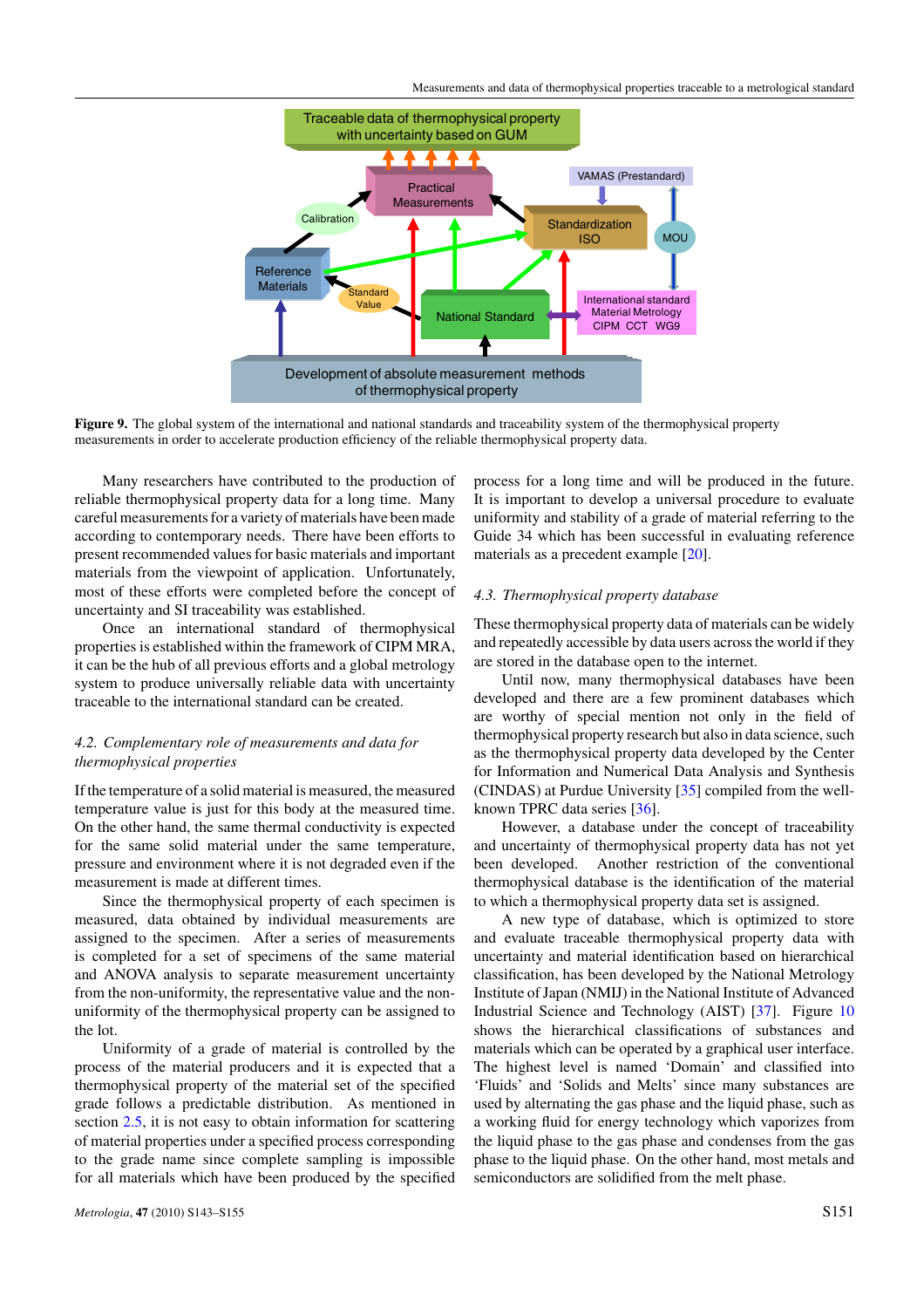<span id="page-10-0"></span>T Baba



**Figure 10.** Graphical user interface of the network database for thermophysical properties. Hierarchical classification and graph are displayed for POCO AXM-5Q1 graphite.

The class of the second layer is named 'Group', and classification below the groups is optimized depending on the group. Examples of groups are metals, ceramics, semiconductors and polymers under the 'Solids and Melts' Domain.

The third level is named 'Material Class 1'. Examples of material class 1 are oxides, carbides and nitrides under the ceramics group.

The fourth level is named 'Material Class 2' where the substance name is stated with the information of chemical composition, IUPAC name of the main component and CAS registry number. Examples of material class 2 are aluminium oxide and silicon oxide under the oxide folder.

The fifth level is named 'Material Class 3' where the material name is assigned with the information of crystalline or non-crystalline structure and microstructure. If the material is a single crystal or a polycrystal, the crystal system is specified by the space group. Examples of material class 3 are quartz and fused quartz under the silicon oxide folder.

The sixth level is named 'Grade' where the grade name is stated with the information of product name, material producer, composition and so forth. Examples of grade are POCO AXM 5Q1, IG 110 under the high density isotropic graphite folder.

The seventh level is named 'Lot' where the lot name is stated with the information of lot characters and the parameters for process control under which the lot was produced.

The eighth level is named 'Specimen' where the specimen name is stated with the information of dimensions such as thickness and diameter for disc-shaped specimens, machining method and procedure for specimen preparation, surface finish and specimen characters.

Since the thermophysical property of each specimen is measured, data obtained by individual measurements are registered to the specimen folders at the eighth level. After a series of measurements has been completed for a set of specimens of the same lot, the obtained set of data for the lot has been analysed and evaluated and the representative data for the lot presented, it can be registered to the lot folder at the seventh level.

Catalogue values of thermophysical properties given to specific grades of commercial materials by manufacturers are registered to the grade folder at the sixth level. Certified values for reference materials are also registered to the grade folder. Thus, thermophysical property data are registered to the folders located between the fifth level and the eighth level and uncertainty can be assigned to each data point in this database.

Data categories of thermophysical property data stored in this database range over different types such as directly measured, derived from the relationship between other known physical properties, synthesized by curve fitting, calculated by numerical simulation or predicted in value by material physics.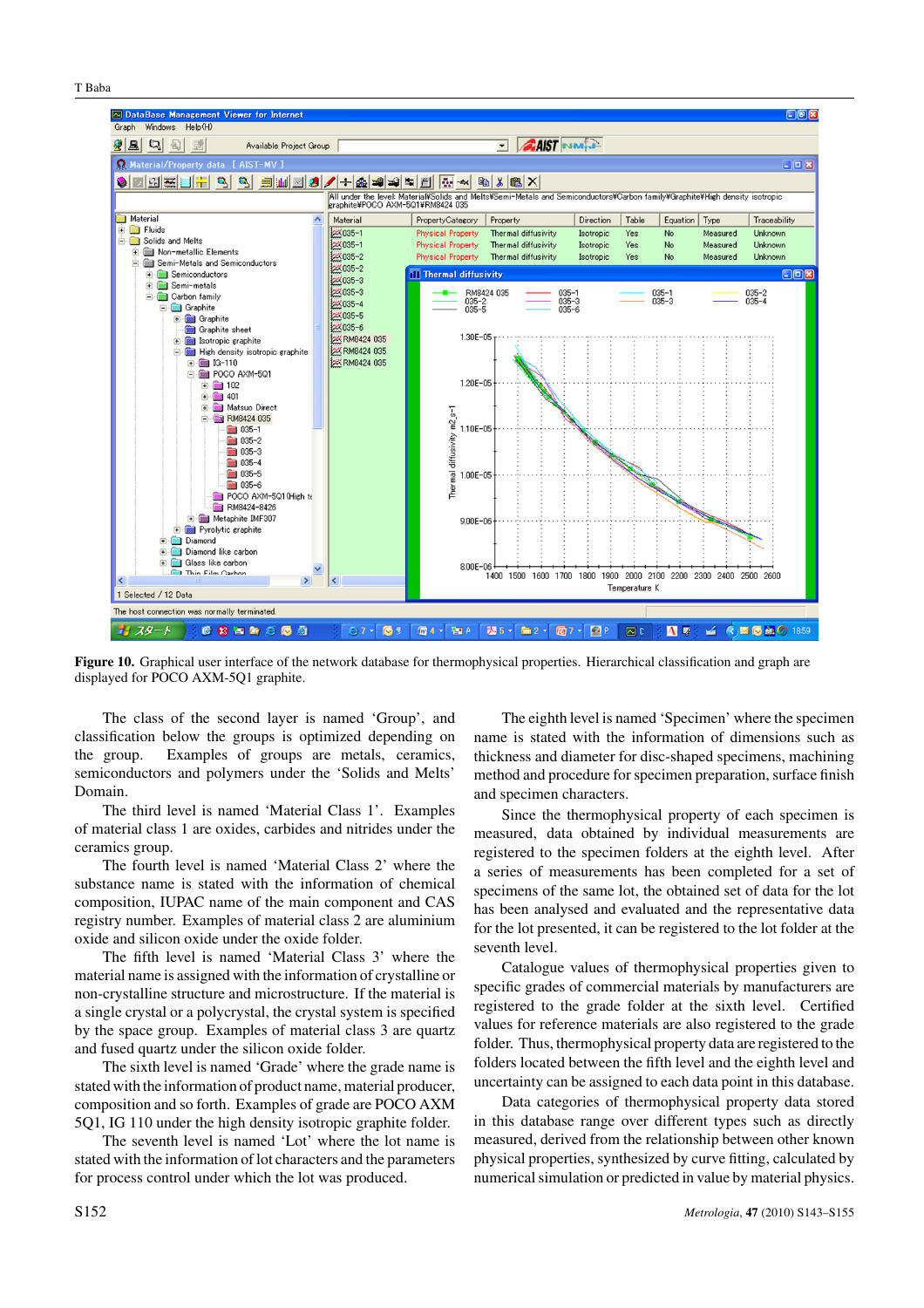One type from these listed categories is assigned to each data as 'Data type'.

The levels of traceability are classified into international standard, national standard, industrial standard and other standards traceable to an established standard and assigned for measured data and original measurement data from which data are derived or synthesized. Information regarding how and by whom the data are authorized is also assigned to each data. For example, if the data are reported in a reviewed scientific journal, they are authorized by the reviewers and the editorial board of the journal. The national standard data based on CMC of a NMI should be approved by CIPM.

Browsing software called TPDS-web and InetDBGV has been developed to access the database via the Internet. TPDSweb enables us to access the database very easily without user registration (it needs only a contents license agreement) and software installation.

TPDS-web can be accessed at the following URL [\[38\]](#page-13-0): [http://riodb.ibase.aist.go.jp/TPDB/DBGVsupport/English/.](http://riodb.ibase.aist.go.jp/TPDB/DBGVsupport/English/)

InetDBGV has a much more intelligent and versatile user interface than TPDS-web. The latest version of it can be downloaded from the following URL: [http://www.aist.go.jp/RIODB/TPDB/DBGVsupport/.](http://www.aist.go.jp/RIODB/TPDB/DBGVsupport/)

This database is equipped with the function to analyse correlation between properties and to calculate and display graphically the property derived from other properties [\[37\]](#page-13-0).

For example, the Lorentz number *L* is defined by the following equation according to the Wiedemann–Franz law:

$$
L = \lambda \rho / T,\tag{4}
$$

where  $\lambda$  is the thermal conductivity,  $\rho$  is the electrical resistivity and *T* is the absolute temperature. The Lorentz number can be calculated from the thermal conductivity data, the electrical resistivity data and their temperature. For metals such as magnesium, aluminium, copper and silver Lorentz numbers calculated from the new edition of *Thermophysical Property Handbook* are close to the ideal value based on the free electron model by the Drude theory  $(2.44 \times 10^{-8} \,\text{W} \,\Omega \,\text{K}^{-2})$ at temperatures above 600 K [\[39\]](#page-13-0). If the Lorentz number calculated from a set of thermal conductivity and electrical resistivity data at the same temperature for the same metal is quite different from the ideal Lorentz number, the reliability of these data or characterization of the measured specimen should be carefully examined.

#### *4.4. Evaluation of data*

The importance of 'critical evaluation' of thermophysical property data from already published data has long been emphasized [\[40\]](#page-13-0). However, the majority of these data are not traceable to the national or international standards nor has uncertainty been given. Further, critical evaluation must be performed by the experts on thermophysical property research and measurements, who must start from the investigation of the measurement method and uncertainty by which the literature data were obtained and the identification of the material of the specimens on which the measurements were performed as shown in figure 11. Thus, critical evaluation is a quite



**Figure 11.** Evaluation processes of thermophysical property data.

intelligent, creative, careful and time-consuming task to be performed specially and ingeniously corresponding to a variety of evaluated materials. Therefore, there is the academic journal the *Journal of Physical and Chemical Reference Data*, published by the American Institute of Physics (AIP) for the National Institute of Standards and Technology (NIST), to provide critically evaluated physical and chemical property data [\[41\]](#page-13-0). Consequently, critically evaluated data can be given for a limited number of materials of high priority from the metrological, academic or technological point of view since they cost a lot of effort and time of intelligent and experienced persons.

However, critical evaluation will face the challenge of meeting the rapid growth and speed of huge requirements for reliable thermophysical property data from industrial needs such as for thermal design and heat transfer simulation, basic data to calculate heat management efficiency to reduce carbon dioxide generation or fair commerce and trade. It is not easy to overcome this challenge since the conventional approach of critical evaluation is very expensive and time consuming.

The global system of the international and national standards and the traceability system of the thermophysical property measurements can accelerate the production efficiency of the reliable thermophysical property data as shown in figure [9.](#page-9-0) Hence, thermophysical property data produced under the global traceability system are supplied with uncertainty based on globally agreed procedures. Uncertainty of the measurement is already given before critical evaluation by the experts.

If the lot or grade, to which the reference value is given, is clearly identified, the specimens should be sampled following the established statistical procedure as shown in figure 11. Then, the reference value can be derived by just following the procedure given by the GUM. Even if the series of measurements is claimed to be traceable to the national standard with uncertainty, it is desirable that the result be confirmed by round robin measurements among institutes, which can make measurements traceable to the national or international standard.

It is much more difficult to give a reference value to a material that is not specified by grade as shown in figure [3.](#page-4-0) For example, first of all, the term 'single crystal pure iron' must be defined quantitatively, in order to assign the reference value of thermal conductivity to 'single crystal pure iron'.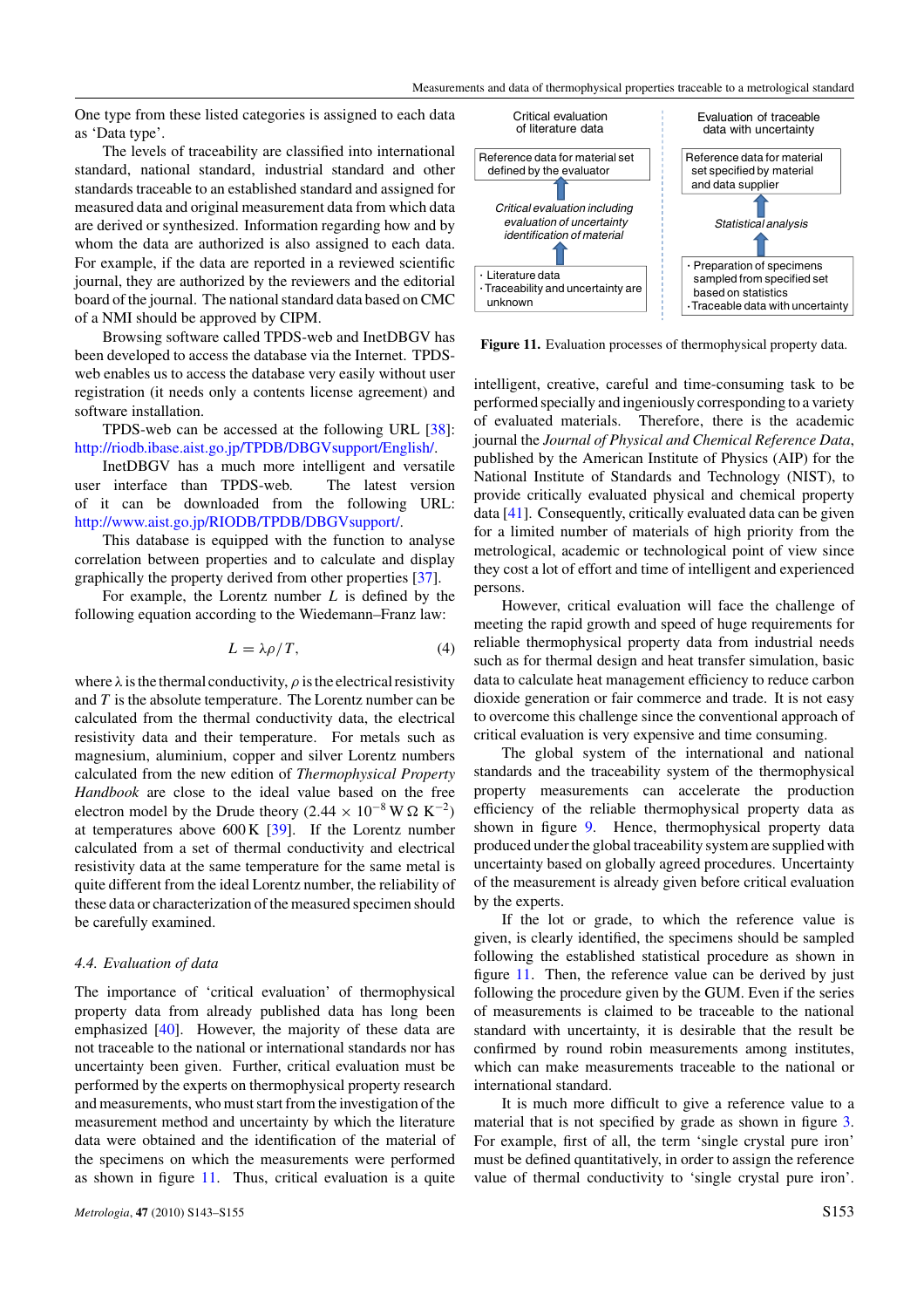<span id="page-12-0"></span>It is of primary importance to specify purity, such as 99.9% or seven nine, etc. The dependence of thermal conductivity on species of impurity should be investigated at the same impurity concentration. The effect of isotope ratio on thermal conductivity should be known for materials with high thermal conductivity like diamond.

In the case of sintered ceramics, carbon materials or sputtered thin films, the situation is especially complicated due to grain size, shape and orientation of grains, structure and property of grain boundary, crystalline structure in the grain and miscellaneous factors, in addition to purity. Then, critical evaluation is still indispensable to derive a reference value or a reference equation.

Considering this situation, as a special class of measurable quantities of materials, structures are defined in the report by Dr Munro, 'Data Evaluation Theory and Practice for Material Properties' [\[18\]](#page-13-0). The report of the CIPM *ad hoc* WGMM, 'Evolving Need for Metrology in Material Property Measurements', also covered structures in the scope of material metrology [2]. If the methods to measure and characterize material structure are standardized and calibrated by reference materials traceable to the international standard, more quantitative and systematic analysis can be applied to investigate correlation between thermophysical properties and structures.

Versatile functions of the thermophysical property database, such as display of multiple data on the same graph, display of uncertainty on the graph, fitting an analytical function to specified data plots and their graphical display, analysis of correlation between properties, compositions, structures and process parameters for material production are expected to innovate critical evaluation.

# **5. Summary**

There are extensive needs for metrology of thermophysical properties from science, industry, energy conservation, safety and trade. Thermophysical properties are inherent and represented by SI-traceable derived units. Since typical thermophysical properties such as thermal conductivity, specific heat capacity, thermal diffusivity and density are inherent thermophysical properties and temperature dependence of thermophysical properties is essential information, it is natural that the WG-9 devoted to thermophysical properties is established under the CCT tasked with the establishment of the international standard of thermophysical properties under the Metric system. International collaboration among member NMIs and important stakeholders, including ISO/IEC, ILAC and VAMAS, is essential to create a global metrological system optimized to thermophysical properties in the new field of material metrology.

Thus, thermophysical properties can be a good area of collaboration between an existing CC and material metrology activity in areas such as reference materials, thermophysical properties for design and for advanced materials, such as nanomaterials.

#### **Acknowledgments**

The author would like to express his sincere gratitude to Wolfgang Buck, PTB (Germany), and Philippe Charlet, LNE (France), for their contribution to TG2 for reviewing the thermophysical properties field reported in WGMM. He greatly appreciates the members of WG-9 on thermophysical property of CCT for the continued collaboration and effort to establish an international standard for thermophysical properties. He also thanks the members of the thermophysical properties section of NMIJ for their contribution to the national standard and metrology system in Japan.

#### **References**

- [1] Wallard A 2007 Measurement principles and structures *Handbook of Materials Measurement Methods* ed H Czichos *et al* (Berlin: Springer) chapter 1
- [2] Bennett S and Sims G D (ed) 2007 Evolving need for metrology in material property measurements *Report of the CIPM ad hoc Working Group on Materials Metrology (WGMM)* October 2007
- [3] 1999 *Mutual Recognition of National Measurement Standards and of Calibration and Measurement Certificates Issued by National Metrology Institutes* BIPM, October 1999
- [4] <http://kcdb.bipm.org/>
- [5] <http://www.ipcc.ch/>
- [6] Watson R T, Zinyowera M C and Moss R H (eds) 1996 Technologies, policies and measures for mitigating climate change *IPCC Technical Paper I* IPCC, Geneva, Switzerland, November 1996, p 20 [http://www.ipcc.ch/pdf/](http://www.ipcc.ch/pdf/technical-papers/paper-I-en.pdf) [technical-papers/paper-I-en.pdf](http://www.ipcc.ch/pdf/technical-papers/paper-I-en.pdf)
- [7] Watson R T, Zinyowera M C and Moss R H (eds) 1996 Technologies, policies and measures for mitigating climate change *IPCC Technical Paper I* IPCC, Geneva, Switzerland, November 1996, p 34 <http://www.ipcc.ch/pdf/technical-papers/paper-I-en.pdf>
- [8] 2007 *Annual Progress Report for the Advanced Power Electronics and Electric Machinery Program FY 2007* US Department of Energy Office of Vehicle Technologies, December 2007 [http://www1.eere.energy.gov/](http://www1.eere.energy.gov/vehiclesandfuels/pdfs/program/2007_apeem_report.pdf) [vehiclesandfuels/pdfs/program/2007](http://www1.eere.energy.gov/vehiclesandfuels/pdfs/program/2007_apeem_report.pdf) apeem report.pdf
- [9] 2006 Modeling and simulation *The International Technology Roadmap for Semiconductors* 2006 Update, p 3 [http://www.itrs.net/Links/2006Update/FinalToPost/](http://www.itrs.net/Links/2006Update/FinalToPost/15_Modeling2006Update.pdf) 15 [Modeling2006Update.pdf](http://www.itrs.net/Links/2006Update/FinalToPost/15_Modeling2006Update.pdf)
- [10] Baba T (ed) 2009 Thermal design and thermophysical property for electronics *Japan. J. Appl. Phys.* **48** (5) (special issue) <http://jjap.ipap.jp/journal/JJAP-48-5S2.html>
- [11] Taketoshi N, Yagi T and Baba T 2009 Effect of synthesis condition on thermal diffusivity of molybdenum thin films observed by a picosecond light pulse thermoreflectance method *Japan. J. Appl. Phys.* **48** [05EC01](http://dx.doi.org/10.1143/JJAP.48.05EC01)
- [12] Ono A, Baba T and Fujii K 2001 Traceable measurements and data of thermophysical properties for solid materials: a review *Meas. Sci. Technol.* **12** [2023–30](http://dx.doi.org/10.1088/0957-0233/12/12/301)
- [13] *ISO/IEC Guide 98-1:2009* Uncertainty of measurement: 1. Introduction to the expression of uncertainty in measurement *ISO/IEC NP Guide 98-2* Uncertainty of measurement: 2. Concepts and basic principles *ISO/IEC Guide 98-3:2008* Uncertainty of measurement: 3. Guide to the expression of uncertainty in measurement (GUM,1995)
- [14] WTO 2002 A compilation and summary of the responses received to the questionnaire for a survey to assist